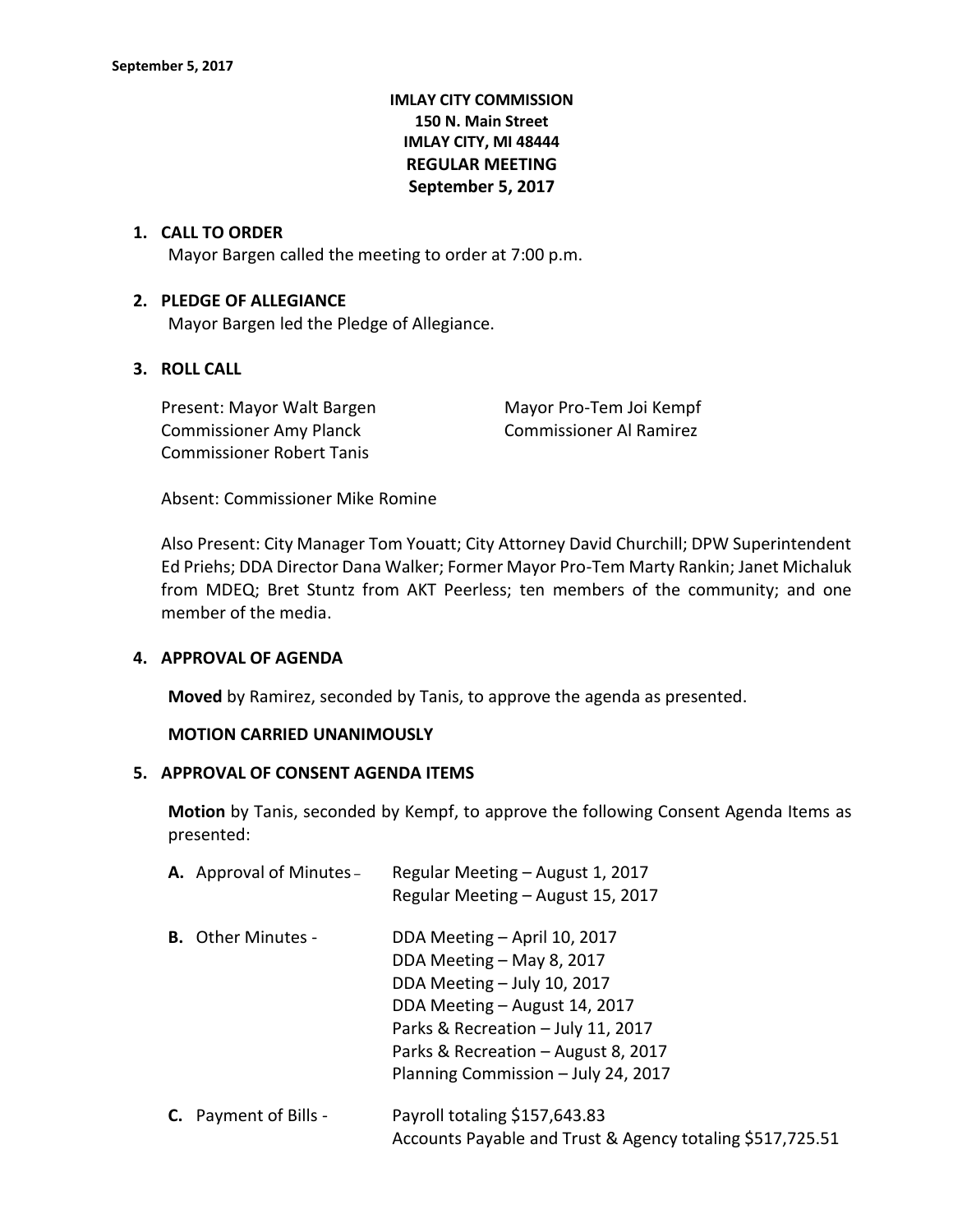#### **ROLL CALL VOTE**

Ayes: Kempf, Ramirez, Tanis, Planck, Bargen Nays: None **MOTION CARRIED 5 - YEAS; 0 – NAYS**

#### **6. CITIZENS FROM THE FLOOR**

Alan Rosenbalm, Imlay City, relayed his condolences for the loss of Officer Brooks. Mr. Rosenbalm then relayed his concerns regarding further development while many buildings remain unoccupied throughout the City. Mr. Rosenbalm stated he had inquired of Representative Howell as to available state funding for fire equipment and found there was none, and he cautioned the Commission that building a new fire hall is just the beginning of Fire Department needs.

Stu Davis, Imlay City, formally requested the Commission reconsider the "City of Country Living" slogan versus the current "Gateway to the Thumb" motto. Mr. Davis relayed his concerns that Imlay City does not have an image and noted that the upcoming installation of the M-53 gateway sign prompted his most recent concerns. Mr. Davis noted several positive things happening throughout the City.

Barb Yockey, Imlay City, addressed the Commission on behalf of the Friends of the Polly Ann Trail to thank the Commission for its decision to light the City portion of the Trail. Ms. Yockey noted that the Commission has long supported the Trail and the Friends Group has voted to donate \$1,000.00 towards the lighting project.

## **7. OLD BUSINESS**

## **A. Present Proclamation to Marty Rankin**

Mayor Bargen read and presented a proclamation recognizing Commissioner Marty Rankin for his service to Imlay City as a City Commissioner for over twenty years, serving also as Mayor and Mayor Pro-Tem. Mayor Bargen noted the years he had served together with Marty and the benefits the City had gained from his service. Marty Rankin addressed the Commission, stating he had benefitted more from being a part of this and introduced his family.

#### **B. Green Property Discussion**

Janet Michaluk, MDEQ Brownfield Division, described the Brownfield Redevelopment Grant Program which must be applied for by a local unit of government and could be used for site assessment costs on the Green Property. Ms. Michaluk noted the grant is on a reimbursement basis from the MDEQ, only \$400,000.00 of funding remains in the program, and submission of a project proposal will initiate the application process. Ms. Michaluk further noted the application must show economic benefits and the Green Property has a high chance of receiving this funding.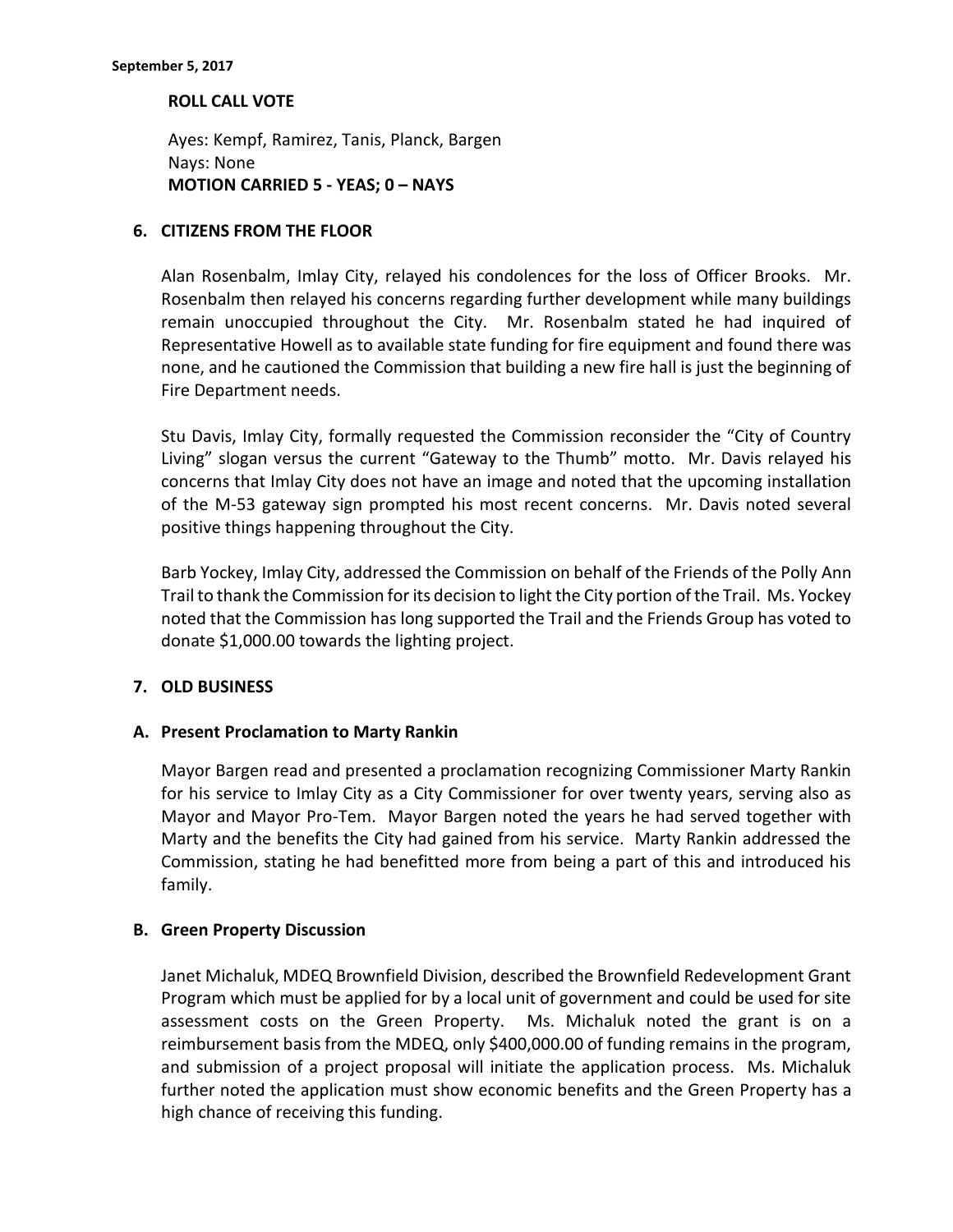Mayor Bargen inquired as to how many communities have taken advantage of the program since it was approved in April. Ms. Michaluk responded that five to six communities have engaged in the program and it is on a first-come, first-served basis.

City Manager Tom Youatt inquired as to the unknown costs of site assessment. Ms. Michaluk responded that costs would need to be stated on the application and consultants can be utilized to estimate such costs.

Developer Richard Nash inquired as to whether any downside existed for the City. Ms. Michaluk responded that she did not see any.

City Attorney David Churchill inquired as to the consequences should the actual costs exceed estimated costs. Ms. Michaluk responded that the additional costs would be borne by the developer should MDEQ deplete its grant funding.

City Manager Tom Youatt introduced Brett Stuntz of AKT Peerless who described the broad spectrum of development agreements that could be utilized and focused on the potential benefits to a site such as the Green Property where the site assessment costs are more than the development market can bare. Mr. Stuntz noted the most important first step is to understand the proposed development and have the City and developer on the same page.

# **C. Spicer Group Median/Gateway Landscaping Design**

City Manager Tom Youatt presented preliminary landscaping designs from Spicer Group for the M-53 Gateway Project including signage, plantings and lighting options. Youatt explained that the addition of lighting north of the boulevard would extend the affect to Newark Road. Youatt noted the Committee recommendation of Option 2 for signage. Commissioner Tanis inquired as to the makeup of the Committee. Youatt responded that he, along with DPW Superintendent Ed Priehs and Clerk/Treasurer Nicole Frost had concurred on the design choice, and noted these are preliminary designs.

## **8. NEW BUSINESS**

## **A. DDA Request for Street Closure**

DDA Director Dana Walker relayed lots of good going on in Imlay City and invited the Commission to attend the Artist Meet and Greet scheduled for September 7, 2017 and to view the twenty-three pieces of art which will be permanently displayed throughout the City. Ms. Walker also discussed the new DDA initiative "@150POP" which will utilize the building at 150 Bancroft Street as a rent free business incubator. Ms. Walker noted the DDA is sponsoring another Art in the Rough event on Saturday, September 30, 2017 from 5:00 p.m. to 9:00 p.m. Walker indicated that 18 Michigan artists will present their artwork downtown during the event and requested approval for the closure of Third Street between Main and west of Bancroft Street 2:00 p.m. to 10:00 p.m.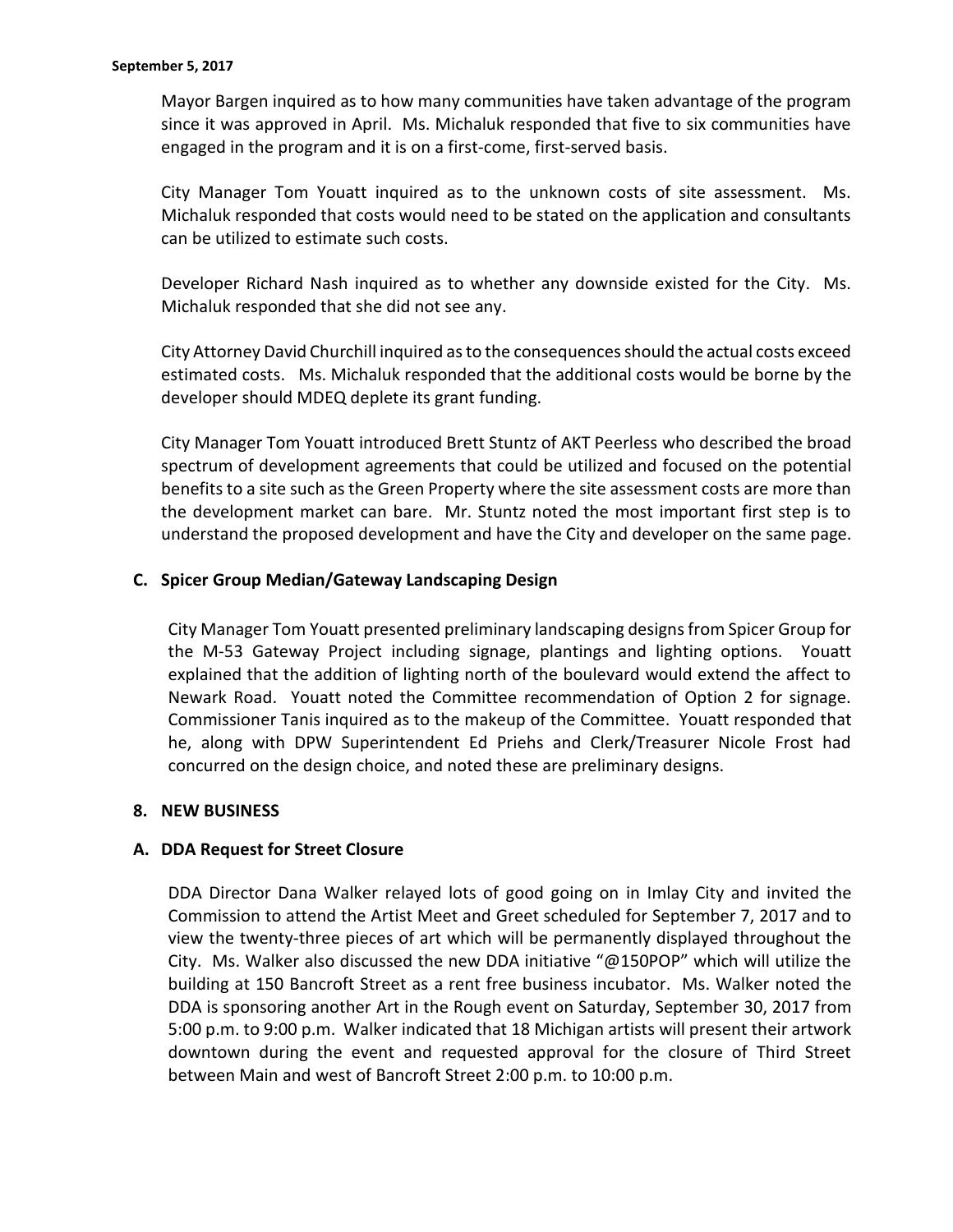Commissioner Ramirez inquired as to the effect of the event on downtown businesses. Ms. Walker noted that the downtown businesses are supportive of the event.

**Moved** by Tanis, seconded by Kempf, to approve the closure of Third Street between Main and west of Bancroft Street from 2:00 p.m. to 10:00 p.m. on September 30, 2017, as requested.

#### **MOTION CARRIED UNANIMOUSLY**

#### **B. Performance Resolution 2017-14 for Governmental Agencies**

City Manager Tom Youatt presented Resolution 2017-14, a performance resolution required by MDOT. Youatt explained the resolution was required for any project involving work within the MDOT right-of-way, and it is needed for the M-53 Gateway Project. Youatt noted that it was appropriate to list himself and DPW Superintendent Ed Priehs as the City staff authorized to pull permits.

**Motion** by Ramirez, seconded by Tanis, to approve Resolution 2017-14, as recommended.

## **ROLL CALL VOTE**

Ayes: Kempf, Ramirez, Tanis, Planck, Bargen Nays: None **MOTION CARRIED 5 - YEAS; 0 – NAYS**

## **C. MERS 2017 Conference Delegates and Alternates**

City Manager Tom Youatt explained the process for determining employee delegate and alternate to the annual MERS conference, noting that union employees had voted for Corey Martin as their delegate and Renee Mazey as alternate delegate. Youatt recommended himself as Officer Delegate and City Clerk/Treasurer Frost as alternate.

Commissioner Planck inquired as to when the MERS conference was taking place. Youatt responded it is taking place September 21 & 22 in Detroit.

**Motion** by Tanis, seconded by Planck, to approve the MERS Employee Delegate as Corey Martin with alternate Renee Mazey, and City Manager Tom Youatt as Officer Delegate with Clerk/Treasurer Nicole Frost as alternate.

#### **MOTION CARRIED UNANIMOUSLY**

#### **D. Spicer Engineering Payments**

- **a. Imlay City Median/Gateway Landscaping Design**
- **b. Water Asset Management Plan**
- **c. Capital Improvement Plan**

City Manager Tom Youatt presented payment requests from Spicer Group on the M-53 Gateway Project, Water Asset Management Plan and Capital Improvement Plan projects.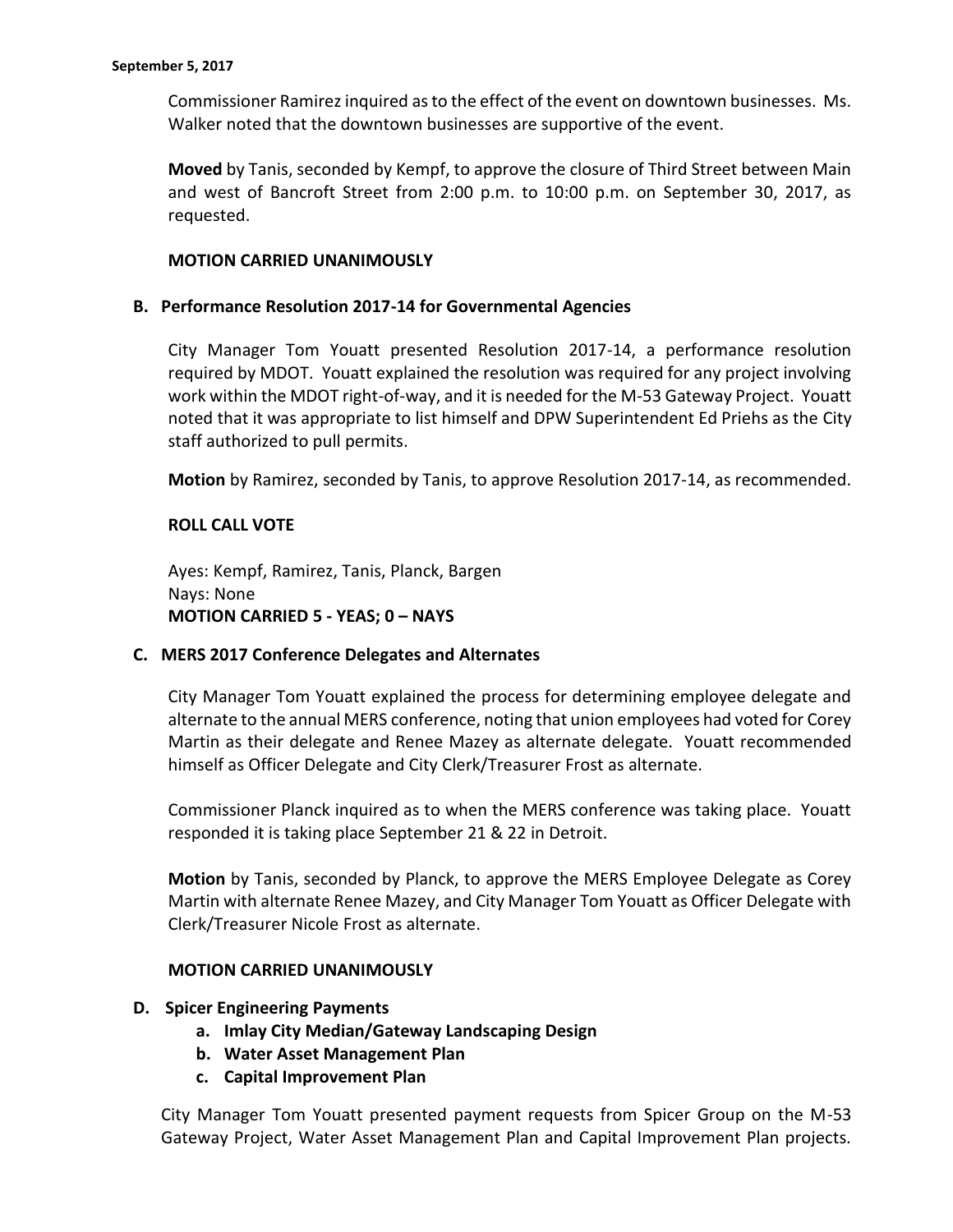Youatt noted that a lot of planning is represented by these important projects and a lot of progress is being made.

**Motion** by Planck, seconded by Tanis, to approve the payment for landscaping design services from Spicer Group for the Median/Gateway Project in the amount of \$2,473.84, as presented.

## **ROLL CALL VOTE**

Ayes: Ramirez, Tanis, Planck, Kempf, Bargen Nays: None **MOTION CARRIED 5 - YEAS; 0 – NAYS**

**Motion** by Tanis, seconded by Kempf, to approve the Water Asset Management Plan Payment invoice for Spicer Group in the amount of \$6,997.50, as presented.

## **ROLL CALL VOTE**

Ayes: Ramirez, Tanis, Planck, Kempf, Bargen Nays: None **MOTION CARRIED 5 - YEAS; 0 – NAYS**

**Motion** by Tanis, seconded by Kempf, to approve the Capital Improvement Plan Payment invoice for Spicer Group in the amount of \$2,685.00, as presented.

# **ROLL CALL VOTE**

Ayes: Tanis, Planck, Kempf, Ramirez, Bargen Nays: None **MOTION CARRIED 5 - YEAS; 0 – NAYS**

## **E. ROWE Engineering Payment – Capac Road**

City Manager Tom Youatt presented a progress payment from ROWE Professional Services Company for design and construction engineering services in the amount of \$17,343.25 for the North Fairgrounds and Capac Roads Scrap Tire Grant Project. Youatt noted that ROWE Professional Services Company has the project currently out for bids.

**Motion** by Tanis, seconded by Planck, to approve the payment for Design and Construction Engineering from ROWE Professional Services Company for the North Fairgrounds and Capac Roads Scrap Tire Grant Project in the amount of \$17,343.25, as presented.

## **ROLL CALL VOTE**

Ayes: Planck, Kempf, Ramirez, Tanis, Bargen Nays: None **MOTION CARRIED 5 - YEAS; 0 – NAYS**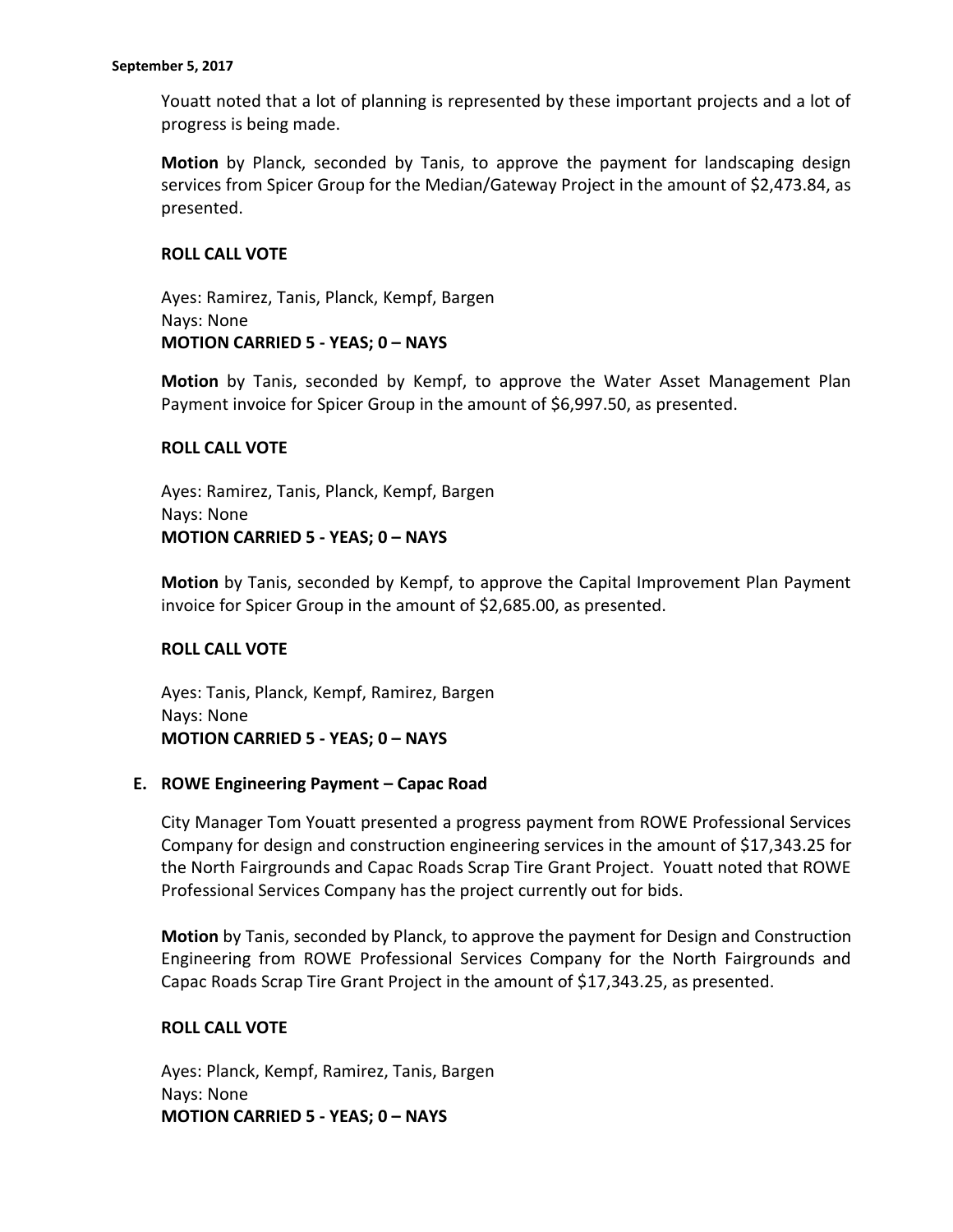## **F. HMA Crack Seal Bids**

City Manager Tom Youatt informed the Commission that two bids had been received for the HMA Crack Treatment local street maintenance work: KMI Road Maintenance LLC at \$26,801.00 and T.G. Priehs, LLC at \$36,100.00. Youatt noted this is an important part of the City's street maintenance program and was bid out as individual street work. DPW Superintendent Ed Priehs recommended acceptance of the low bid and noted that traffic control costs are often a factor in bid responses.

**Motion** by Ramirez, seconded by Tanis to accept the bid for HMA Crack Treatment from KMI Road Maintenance LLC at a cost of \$26,801.00.

#### **ROLL CALL VOTE**

Ayes: Kempf, Ramirez, Tanis, Planck, Bargen Nays: None **MOTION CARRIED 5 - YEAS; 0 – NAYS**

## **9. MANAGER'S REPORT**

Additional information was attached to the packet.

City Manager Tom Youatt reported that LCEMS had just opened a new base in Metamora, allowing EMS operations to better serve county residents. Youatt noted that the bid opening for the Capac Road Scrap Tire Grant Project is scheduled for September 11, 2017. Youatt reported that applications for the vacant City Commissioner seat are due September 8, 2017 and a special meeting would need to be scheduled to accommodate applicant interviews.

**Motion** by Kempf, seconded by Tanis, to schedule a Special Meeting of the City Commission on September 11, 2017 at 7:00 p.m. to consider applications and perform interviews for the position of City Commissioner.

## **MOTION CARRIED UNANIMOUSLY**

Youatt described the Capital Improvement Plan (CIP) Project currently underway and noted that Department Heads are completing project applications which are due September 29, 2017. Youatt thanked Commissioners Ramirez and Romine for serving on the CIP Committee. Youatt presented an email he had received regarding progress on the acquisition of local DNR property. Youatt noted that the appraisal process is underway and the acquisition is on schedule for DNR Director approval in December.

#### **10. OTHER BUSINESS - None**

## **11. ADJOURNMENT**

**Motion** by Tanis, seconded by Kempf, to adjourn the meeting at 8:03 p.m.

## **MOTION CARRIED UNANIMOUSLY**